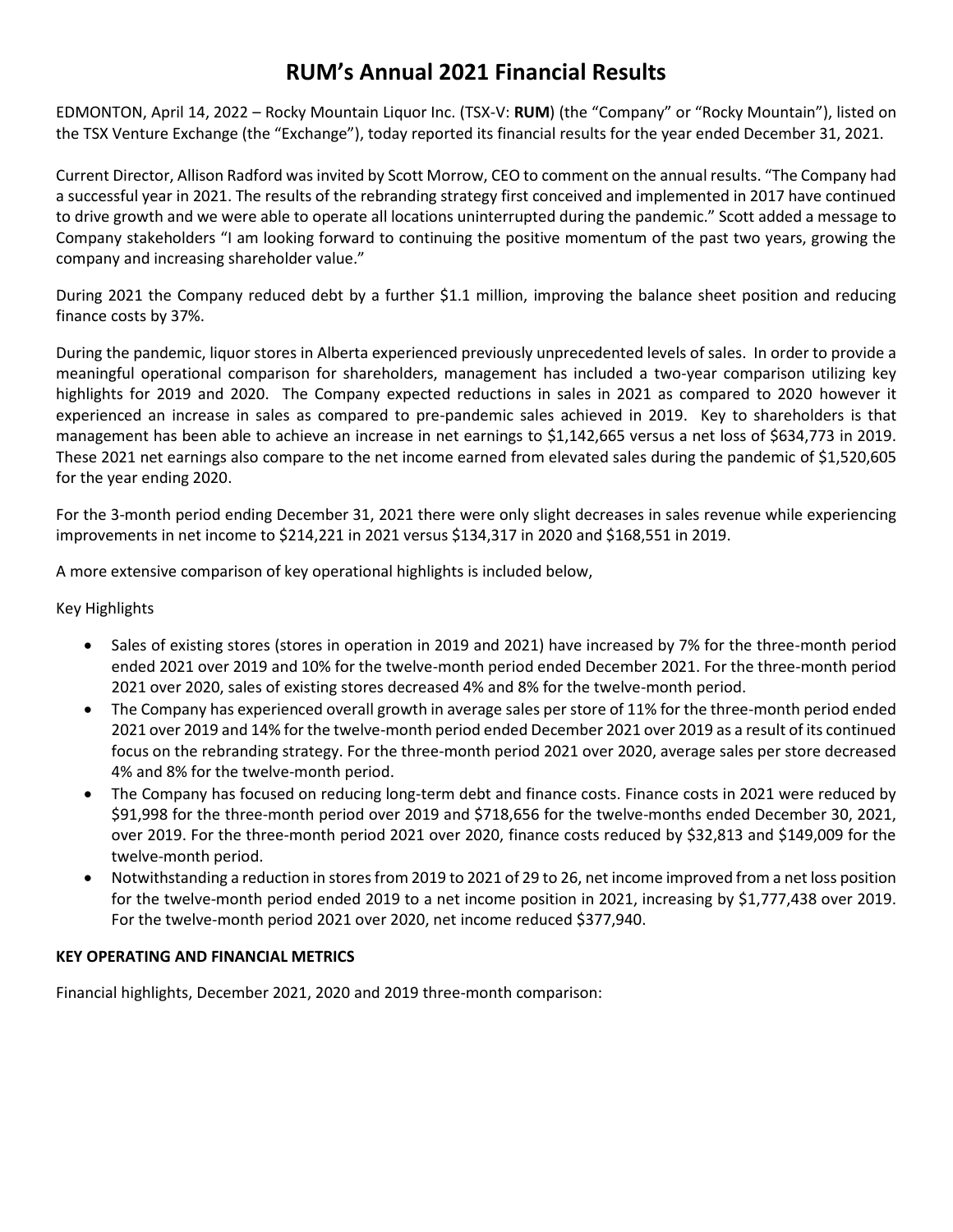| 3 months ended                        |  |                 |  |                 |  |                 |  |  |  |  |
|---------------------------------------|--|-----------------|--|-----------------|--|-----------------|--|--|--|--|
|                                       |  | <b>Dec 2021</b> |  | <b>Dec 2020</b> |  | <b>Dec 2019</b> |  |  |  |  |
| <b>Sales</b>                          |  | 11,037,322      |  | 11,475,489      |  | 11,103,630      |  |  |  |  |
| Sales of Existing Stores (1)          |  | 11,037,322      |  | 11,475,489      |  | 10,276,067      |  |  |  |  |
| <b>Gross Margin</b>                   |  | 21.6%           |  | 21.5%           |  | 22.5%           |  |  |  |  |
| <b>EBITDAR</b>                        |  | 616,426         |  | 750,984         |  | 714,078         |  |  |  |  |
| <b>EBITDAR of Existing Stores (1)</b> |  | 616,426         |  | 750,984         |  | 671,772         |  |  |  |  |
| Net Income (3)                        |  | 214,221         |  | 134,317         |  | 168,551         |  |  |  |  |

Financial highlights, December 2021, 2020 and 2019 twelve-month comparison:

| 12 months ended                       |  |                 |  |                 |  |                 |  |  |  |  |
|---------------------------------------|--|-----------------|--|-----------------|--|-----------------|--|--|--|--|
|                                       |  | <b>Dec 2021</b> |  | <b>Dec 2020</b> |  | <b>Dec 2019</b> |  |  |  |  |
| <b>Sales</b>                          |  | 44,789,043      |  | 48,428,493      |  | 43,970,823      |  |  |  |  |
| Sales of Existing Stores (1)          |  | 44,789,043      |  | 47,303,718      |  | 40,851,733      |  |  |  |  |
| <b>Gross Margin</b>                   |  | 22.4%           |  | 22.5%           |  | 22.0%           |  |  |  |  |
| <b>EBITDAR</b>                        |  | 3,271,553       |  | 4,097,717       |  | 2,833,399       |  |  |  |  |
| <b>EBITDAR of Existing Stores (1)</b> |  | 3,271,553       |  | 4,019,789       |  | 2,946,455       |  |  |  |  |
| Net Income (Loss) (2)                 |  | 1,142,665       |  | 1,520,605       |  | (634, 773)      |  |  |  |  |

Notes:

(1) Sales/EBITDAR of existing stores are sales/EBITDAR from stores that are in operation in the applicable year.

(2) 2019 is adjusted for one time gain on extinguishment of convertible debenture, \$3,472,811

(3) 2021 includes recognition of deferred income tax recovery of \$196,373 and professional fees associated with the recruitment of a new CEO

Detailed information in the form of the Company's interim consolidated financial statements and Management Discussion and Analysis are available on the Company's website at [www.ruminvestor.com](http://www.ruminvestor.com/) and under the Company's provide on SEDAR, www.sedar.com.

## **About Rocky Mountain**

*Rocky Mountain owns 100% of Andersons Liquor Inc. ("Andersons"), headquartered in Edmonton, Alberta, which now own and operate 26 private liquor stores in that province, up from 18 stores since the Common Shares began trading in December 2008. It is listed on the TSX Venture Exchange (TSX-V:RUM).*

## **Forward-Looking Statements**

*This news release contains forward-looking statements and forward-looking information within the meaning of applicable securities laws. These statements relate to future events or future performance. All statements other than statements of historical fact may be forward-looking statements or information. Forward-looking statements and information are often, but not always, identified by the use of words such as "appear", "seek", "anticipate", "plan", "continue", "estimate", "approximate", "expect", "may", "will", "project", "predict", "potential", "targeting", "intend", "could", "might", "should", "believe", "would" and similar expressions.* 

*Forward-looking statements and information are provided for the purpose of providing information about the current expectations and plans of management of the Company relating to the future. Readers are cautioned that reliance on such statements and information may not be appropriate for other purposes, such as investment decisions. In particular, results achieved in 2021 and previous periods might not be a certain indication of future performance, which is subject to other risks, including but not limited to changes in operational policies, changes in management, changes in strategic focus, market conditions and customer preferences, the impact from COVID-19 pandemic on our operations and third party suppliers. Since forward-looking statements and information address future events and conditions, by their very nature, they involve inherent risks and uncertainties. Actual results could differ materially from those currently anticipated due to a number of factors and risks, the risks that these events may not materialize as well as those additional factors discussed in the section entitled "Risk Factors" in RUM's Management Discussion and Analysis, which can be obtained at*